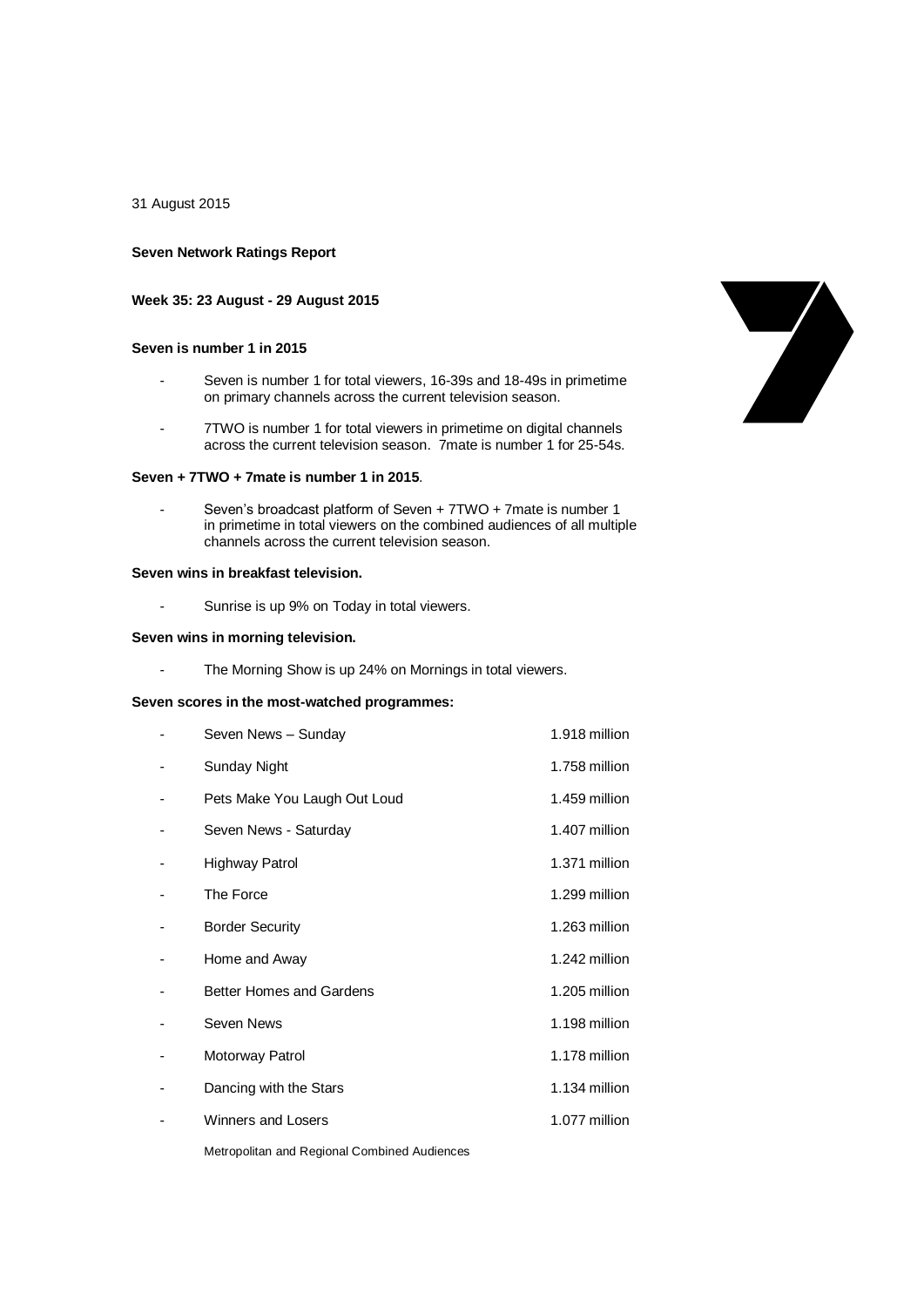## **Primetime audience demographics for primary channels**

| 6:00pm-midnight Week 35, 2015 |       |       |       |            |            |  |
|-------------------------------|-------|-------|-------|------------|------------|--|
| <b>Audience shares</b>        | Seven | Nine  | Ten   | <b>ABC</b> | <b>SBS</b> |  |
| All People                    | 18.5% | 20.4% | 13.0% | 13.1%      | 4.8%       |  |
| $16 - 39s$                    | 17.7% | 19.5% | 17.5% | 5.6%       | 3.7%       |  |
| $18 - 49s$                    | 17.8% | 20.8% | 17.0% | 6.6%       | 4.1%       |  |
| $25 - 54s$                    | 18.1% | 21.7% | 15.9% | 7.6%       | 4.3%       |  |

### **Primetime audience demographics for digital channels**

| 6:00pm-midnight Week 35, 2015 |         |         |         |            |  |
|-------------------------------|---------|---------|---------|------------|--|
| <b>Audience shares</b>        | Total   | 16-39s  | 18-49s  | $25 - 54s$ |  |
| 7TWO                          | 5.0%    | 1.8%    | 2.1%    | 2.4%       |  |
| 7 <sub>mate</sub>             | 4.0%    | 6.3%    | 5.6%    | 5.3%       |  |
| GO!                           | 4.9%    | 6.9%    | 6.3%    | 6.0%       |  |
| Gem                           | 4.1%    | 4.6%    | $4.1\%$ | 4.0%       |  |
| One                           | 2.9%    | 3.4%    | 3.8%    | 3.9%       |  |
| Eleven                        | $3.0\%$ | 6.1%    | 5.0%    | 4.3%       |  |
| ABC <sub>2</sub>              | 3.1%    | 3.6%    | 3.4%    | 3.1%       |  |
| ABC <sub>3</sub>              | $0.7\%$ | 0.5%    | 0.5%    | 0.5%       |  |
| ABC News 24                   | 1.3%    | 0.9%    | 1.2%    | 1.1%       |  |
| SBS <sub>2</sub>              | 1.2%    | 1.8%    | 1.6%    | 1.5%       |  |
| NITV:                         | 0.2%    | $0.2\%$ | 0.2%    | 0.2%       |  |

### **Primetime audience demographics for combined audiences of all channels**.

| 6:00pm-midnight Week 35, 2015 |       |       |       |            |            |  |
|-------------------------------|-------|-------|-------|------------|------------|--|
| <b>Audience shares</b>        | Seven | Nine  | Ten   | <b>ABC</b> | <b>SBS</b> |  |
| All People                    | 27.5% | 29.3% | 18.9% | 18.1%      | 6.2%       |  |
| 16-39s                        | 25.8% | 30.9% | 26.9% | 10.6%      | 5.7%       |  |
| 18-49s                        | 25.5% | 31.2% | 25.8% | 11.7%      | 5.8%       |  |
| 25-54s                        | 25.8% | 31.8% | 24.1% | 12.3%      | 5.9%       |  |

FTA Channels and Total TV

Copyright Oztam Data: Consolidated (Live + As Live + TSV) and Overnight (Live + As Live).

### **Primetime Programming Analysis**

## **Sunday**

- **AFL on Seven: Sunday Afternoon Football** dominates in total viewers, 16-39s, 18-49s and 25-54s across its broadcast markets on Seven.
- **Seven News** (1.283 million).
- **Sunday Night** (1.120 million) ranks in Sunday's top ten most-watched programmes for total viewers, 16-39s, 18-49s and 25-54s.

#### **Monday**

- Seven wins in primetime on combined audiences.
	- Seven + 7TWO + 7mate is number one for total viewers on the combined audiences of all channels.
	- Seven + 7TWO + 7mate is up 4% on Nine + Go + Gem and up 35% on Ten + One + Eleven in total viewers.
- Seven wins in primetime on digital channels.
	- 7TWO is the most-watched digital channel for total viewers.
	- 7mate is the most-watched digital channel for 16-39s, 18-49s and 25-54s.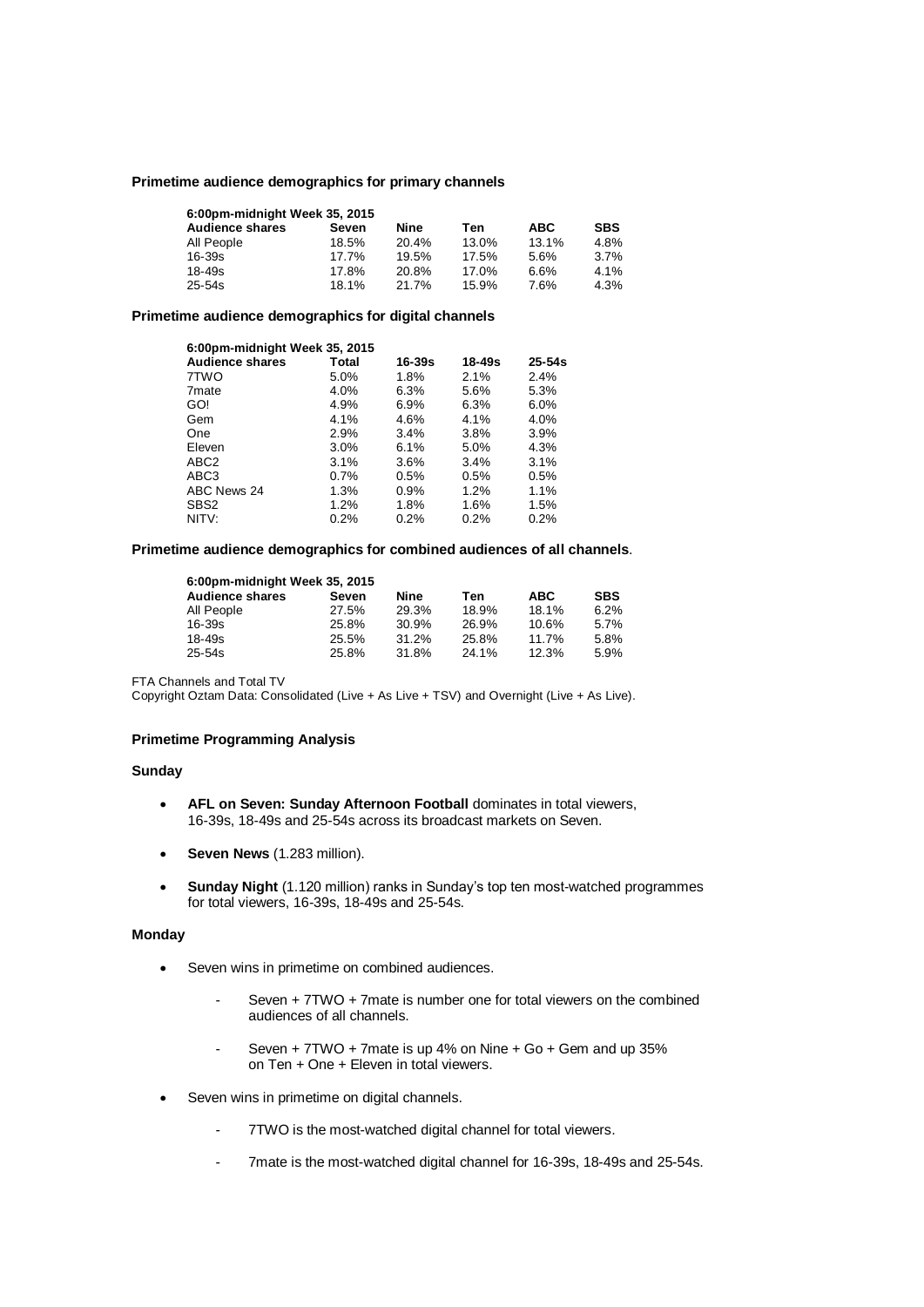- Seven wins in breakfast television. Sunrise leads Today.
- Seven wins in morning television. The Morning Show leads Morning.
- Seven scores in the most-watched programmes:

| <b>All People</b><br>Seven News<br>Seven News - Today Tonight<br>Highway Patrol            | #4<br>#5<br>#7       | $25 - 54s$<br><b>Highway Patrol</b><br>Motorway Patrol<br>Ramsay's Hotel Hell | #3<br>#8<br>#10 |
|--------------------------------------------------------------------------------------------|----------------------|-------------------------------------------------------------------------------|-----------------|
| 16-39s<br><b>Highway Patrol</b><br>Ramsay's Hotel Hell<br>Motorway Patrol<br>Home and Away | #1<br>#3<br>#4<br>#7 | 18-49s<br>Highway Patrol<br>Ramsay's Hotel Hell<br>Motorway Patrol            | #4<br>#5<br>#10 |

# **Tuesday**

- Seven wins in breakfast television. Sunrise leads Today.
- Seven wins in morning television. The Morning Show leads Mornings.
- Seven wins in primetime on digital channels. 7mate is the most-watched digital channel for 16-39s, 18-49s and 25-54s.
- Seven scores in the most-watched programmes:

| <b>All People</b>            |    | $25 - 54s$                   |     |
|------------------------------|----|------------------------------|-----|
| Seven News                   | #4 | Pets Make You Laugh Out Loud | #1  |
| Seven News - Today Tonight   | #5 | Home and Away                | #5  |
| Pets Make You Laugh Out Loud | #6 | Seven News - Today Tonight   | #8  |
| Home and Away                | #7 | <b>Winners and Losers</b>    | #9  |
| 16-39s                       |    | 18-49s                       |     |
| Pets Make You Laugh Out Loud | #1 | Pets Make You Laugh Out Loud | #1  |
| Home and Away                | #2 | Home and Away                | #5  |
| <b>Winners and Losers</b>    | #5 | Winners and Losers           | #8  |
|                              |    | Seven News - Today Tonight   | #10 |

- **Pets Make You Laugh Out Loud** (0.943 million) peaks at 1.130 million and is Tuesday's most-watched programme for 16-39s, 18-49s and 25-54s.
- **Winners and Losers** (0.661 million) ranks in Tuesday's top ten most-watched programmes for 16-39s, 18-49s and 25-54s.

#### **Wednesday**

- Seven wins in breakfast television. Sunrise is up 16% on Today.
- Seven wins in morning television. The Morning Show is up 34% on Mornings.
- Seven wins in primetime on digital channels.
	- 7TWO is the most-watched digital channel for total viewers.
	- 7mate is the most-watched digital channel for 25-54s.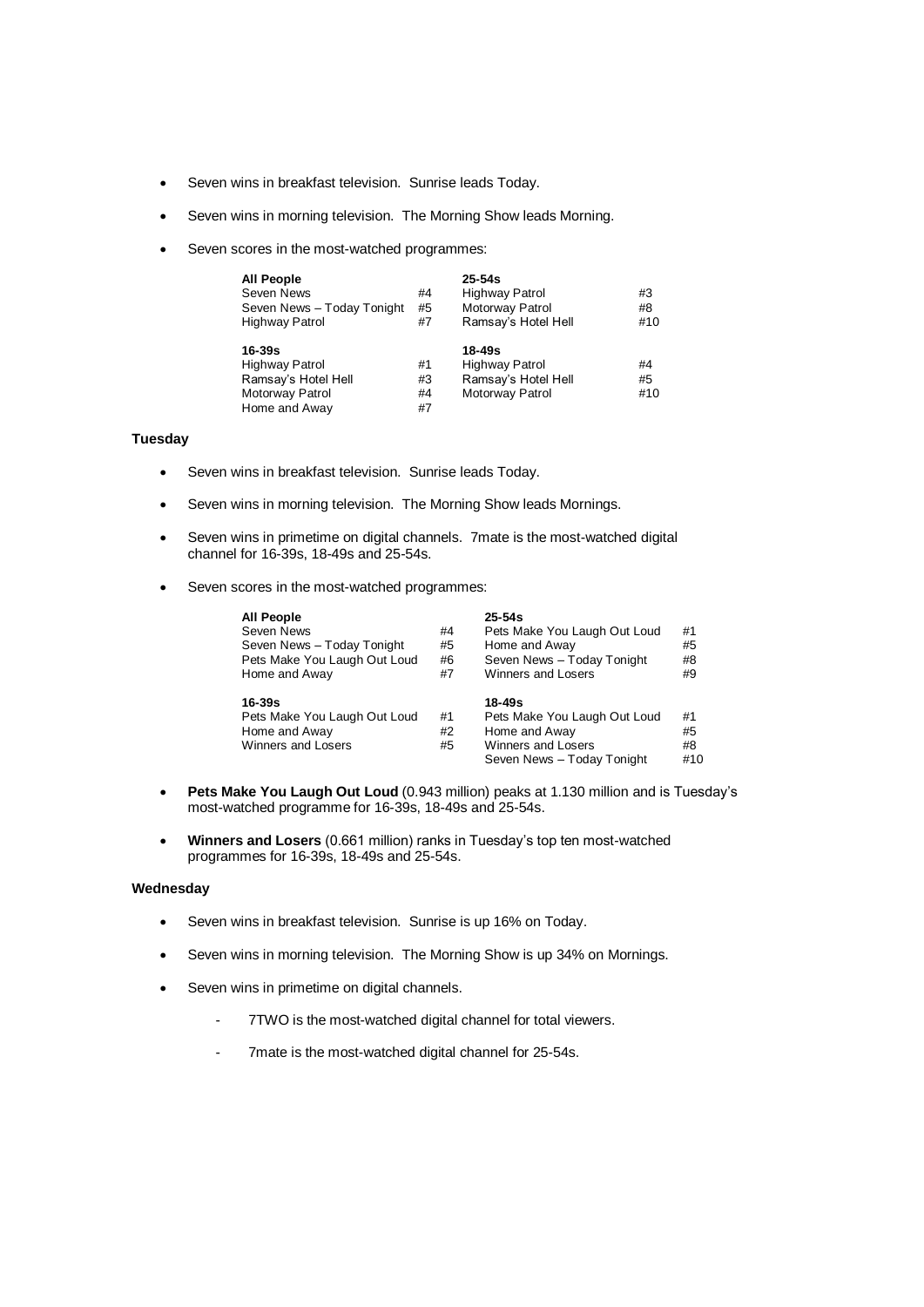Seven scores in the most-watched programmes:

| <b>All People</b>          |    | $25 - 54s$                 |     |
|----------------------------|----|----------------------------|-----|
| Seven News - Today Tonight | #4 | The Force                  | #6  |
| Seven News                 | #6 | <b>Border Security</b>     | #8  |
| The Force                  | #8 | Seven News - Today Tonight | #9  |
| <b>Border Security</b>     | #9 |                            |     |
|                            |    |                            |     |
| $16 - 39s$                 |    | 18-49s                     |     |
| The Force                  | #3 | The Force                  | #3  |
| Home and Away              | #4 | <b>Border Security</b>     | #6  |
| <b>Border Security</b>     | #7 | Home and Away              | #8  |
|                            |    | Seven News - Today Tonight | #10 |

# **Thursday**

- Seven wins in breakfast television. Sunrise leads Today.
- Seven wins in morning television. The Morning Show leads Mornings.
- Seven wins in primetime on digital channels.7TWO is the most-watched digital channel for total viewers.

### **Friday**

- Seven wins in primetime on primary channels.
	- Seven is number 1 for total viewers, 16-39s, 18-49s and 25-54s.
	- Seven is up 23% on Nine and up 93% on Ten in total viewers.
	- Seven is up 29% on Nine and up 54% on Ten in 16-39s. Seven is up 17% on Nine and up 45% on Ten in 18-49s. Seven is up 13% on Nine and up 53% on Ten in 25-54s.
- Seven wins in primetime on combined audiences.
	- Seven + 7TWO + 7mate is number one for total viewers on the combined audiences of all channels.
	- Seven + 7TWO + 7mate is up 12% on Nine + Go + Gem and up 77% on Ten + One + Eleven in total viewers.
- Seven wins in breakfast television. Sunrise is up 13% on Today.
- Seven wins in morning television. The Morning Show is up 15% on Mornings.
- Seven scores in the most-watched programmes:

| <b>All People</b><br>Seven News<br>Seven News - Today Tonight<br>Better Homes and Gardens | #3<br>#4<br>#5  | $25 - 54s$<br>Seven News - Today Tonight<br>Seven News<br>AFL on Seven<br>Better Homes and Gardens | #5<br>#8<br>#9<br>#10 |
|-------------------------------------------------------------------------------------------|-----------------|----------------------------------------------------------------------------------------------------|-----------------------|
| $16 - 39s$<br>AFL on Seven<br>Better Homes and Gardens<br>Seven News                      | #7<br>#8<br>#10 | 18-49s<br>Seven News<br>Seven News - Today Tonight<br>AFL on Seven                                 | #7<br>#8<br>#9        |

 **AFL on Seven: Friday Night Football** dominates in total viewers, 16-39s, 18-49s and 25-54s across its broadcast markets on Seven – 35 share in total viewers, 39 share in 16-39s, 38 share in 18-49s and 38 share in 25-54s.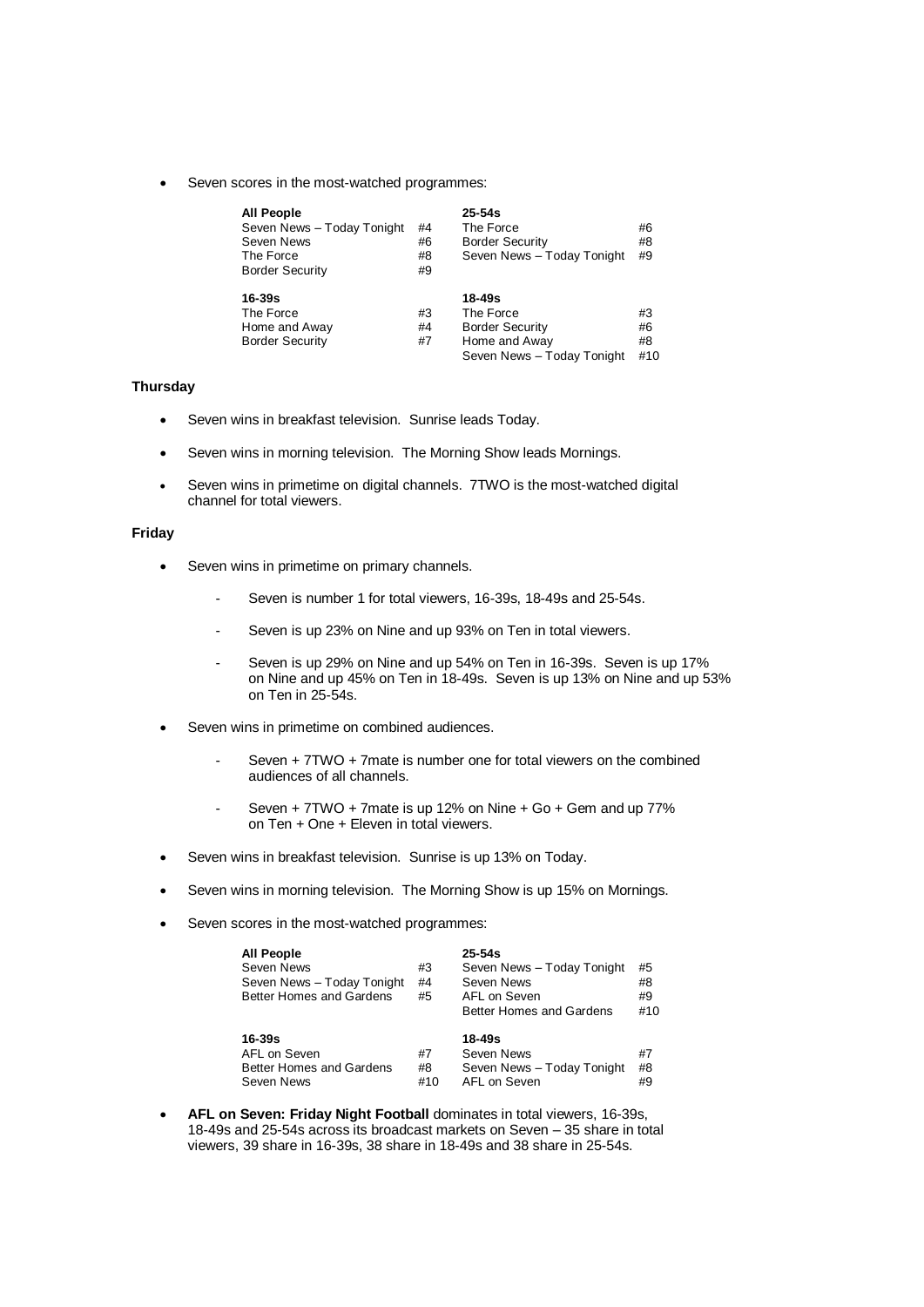# **Saturday**

- Seven wins in news.
- Seven wins in primetime on primary channels.
	- Seven is number 1 for total viewers, 16-39s, 18-49s and 25-54s.
	- Seven is up 44% on Nine and up 66% on Ten in total viewers.
	- Seven is up 82% on Nine and up 38% on Ten in 16-39s. Seven is up 45% on Nine and up 30% on Ten in 18-49s. Seven is up 38% on Nine and up 38% on Ten in 25-54s.
- Seven wins in primetime on combined audiences.
	- Seven + 7TWO + 7mate is number one for total viewers, 16-39s, 18-49s and 25-54s on the combined audiences of all channels.
	- Seven (Seven + 7TWO + 7mate) is up 17% on Nine (Nine + Go + Gem) and up 64% on Ten (Ten  $+$  One  $+$  Eleven) in total viewers.
	- Seven is up 18% on Nine and up 35% on Ten in 16-39s. Seven is up 9% on Nine and up 29% on Ten in 18-49s. Seven is up 6% on Nine and up 33% on Ten in 25-54s.
- Seven wins in breakfast television. Weekend Sunrise leads Weekend Today across 7:00-10:00am.
- Seven scores in the most-watched programmes:

| <b>All People</b><br>Seven News<br>AFL on Seven                                                                    | #1<br>#8                    | $25 - 54s$<br>Seven News<br>AFL on Seven<br>AFL on Seven: Post-Match<br>Weekend Sunrise                                                    | #2<br>#5<br>#7<br>#10             |
|--------------------------------------------------------------------------------------------------------------------|-----------------------------|--------------------------------------------------------------------------------------------------------------------------------------------|-----------------------------------|
| $16 - 39s$<br>Seven News<br>AFL on Seven<br>AFL on Seven: Pre-Match<br>AFL on Seven: Post-Match<br>Weekend Sunrise | #1<br>#4<br>#7<br>#8<br>#10 | 18-49s<br>Seven News<br>AFL on Seven<br>AFL on Seven: Post-Match<br>Pirates of the Caribbean<br>Weekend Sunrise<br>AFL on Seven: Pre-Match | #2<br>#5<br>#7<br>#8<br>#9<br>#10 |

- **AFL on Seven: Saturday Afternoon Football** dominates in total viewers, 16-39s, 18-49s and 25-54s across its broadcast markets on Seven.
- **Seven News** (0.931 million). Seven News wins network up 78,000 viewers on Nine News, a 9% audience advantage
- **AFL on Seven: Saturday Night Football** dominates in total viewers, 16-39s, 18-49s and 25-54s across its broadcast markets on Seven – 32 share in total viewers, 35 share in 16-39s, 33 share in 18-49s and 32 share in 25-54s.